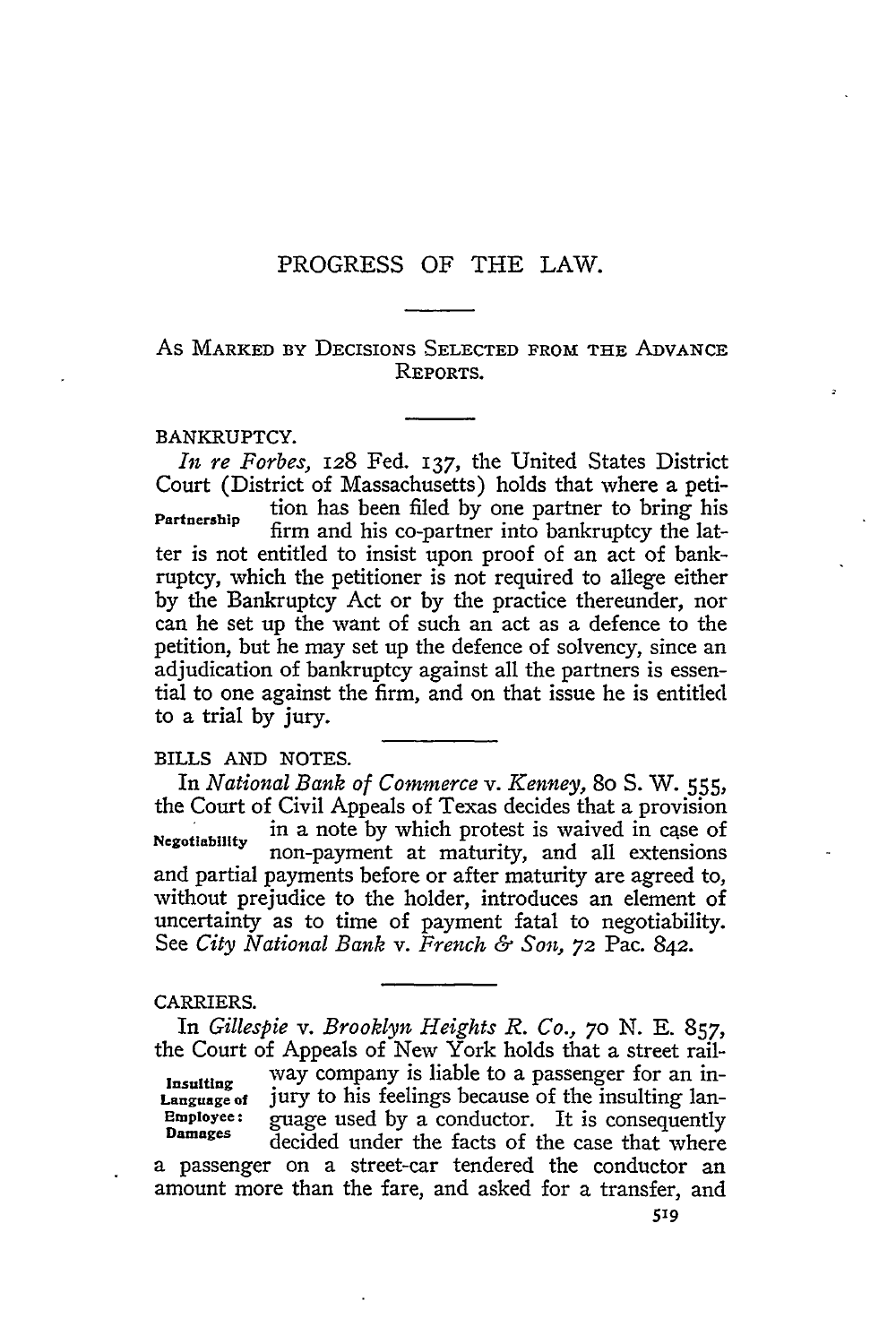CARRIERS (Continued).

after the conductor had attended to another passenger demanded her change, whereupon the conductor in an abusive manner refused to return any change, but called the passenger a dead beat and swindler, a directed verdict for plaintiff for the amount of the change as the extent of the carrier's liability is reversible error. Three judges dissent on the ground that it is unduly extending the doctrine of a common carrier's liability to make him answerable in damages for the slanderous words spoken by his agents. Compare *Chamberlain v. Chandler,* 3 Mason, 242.

In *State ex rel. McComb v. Chicago, B. and* Q. *R. Co., 99* N. W. **309,** the Supreme Court of Nebraska decides that Furnishing during a temporary scarcity of cars a railroad Cars: Dis-<br>Cars: Dis- company is entitled to consider, in apportioning **Cars:** Dis- company is entitled to consider, in apportioning **crimination** cars among grain dealers, their relative volumes of business and facilities for the loading of cars. Though there may be a difference in the number of cars furnished different grain dealers at the same railroad station, still, if no favoritism or discrimination is shown, and the number of cars furnished each is in a fair proportion to his volume of business, facilities for loading, and grain in sight, no shipper has a right to complain of this difference, though he may not obtain all the cars he deems necessary for his business.

The Supreme Court of Mississippi, holding that the liability of a carrier does not terminate until the freight has **Termination** reached the point of destination in good order, and notice of its arrival has been given to the consignee, and a reasonable time allowed for its removal, decides in *Gulf and C. R. Co. v. Fuqua & Horton,* 36 S. 449, that the liability of a carrier does not terminate until notice of the arrival of the goods at their destination has been given the consignee, irrespective of any custom on the part of the railroad not to give such notice. Compare *Alabama and V. Ry. Co. v. Bounder,* 35 **S.** 155.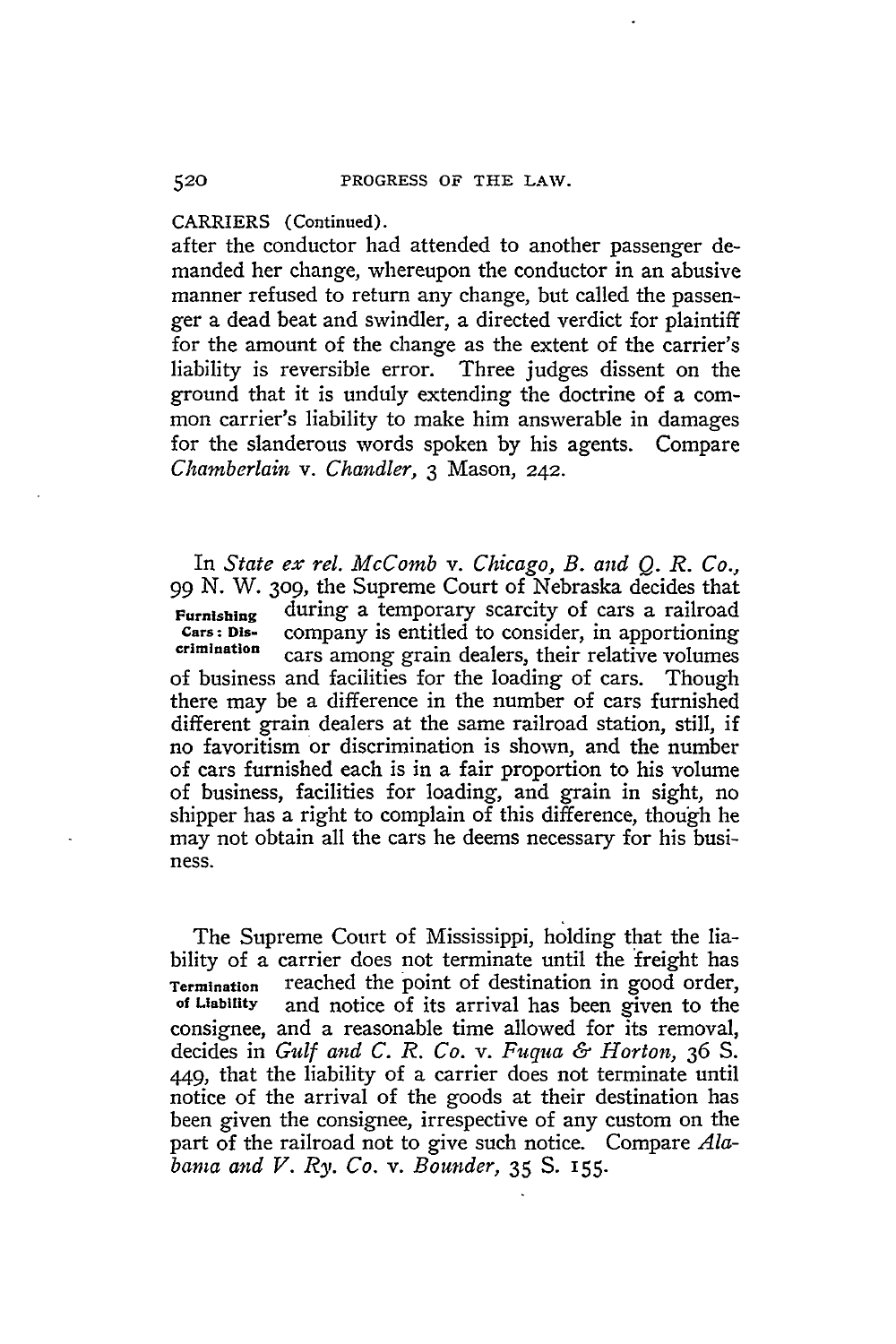# CLERK OF **COURT.**

The United States Circuit Court (Eastern District Pennsylvania) holds in *United States v. Bell, 127* Fed. ioo2,

**Failure** that a clerk of a court is essentially a ministerial **to Issue** officer and has nothing to do with the character or purpose of papers which are tendered to him to be filed. When suit is ordered or process directed to be issued, it is his duty to comply if the party is *prima facie* entitled to it, and for failure to do so he is liable for any loss, the measure of his responsibility being the damages which have resulted therefrom, but to maintain such action something more than nominal damages must be shown. See also *Stevens v. Rowe,* 3 Denio, *327.*

#### **CHECKS.**

In an action on checks against the drawer and the bank it appeared that the money for which the checks were given **Illegal Con-** was borrowed for the purpose of betting on a sideration came of cards participated in by the payer in game of cards participated in by the payee in a hotel controlled by him. Under these facts the Court of Civil Appeals of Texas decides in *Jones v. Akin & Aikin,* **80** S. W. 385, that there could be no recovery. Compare *Reed v. Brewer,* **90** Tex. 144.

In *Union Trust Co. v. Preston Nat. Bank of Detroit, 99 N. W.* 399, the Supreme Court of Michigan decides that a **Certification:** certified check is valid in the hands of a bona **Bona Fide** fide holder, though the books showed no funds<br> **Holder** to the anglit of the drawing when it was contified to the credit of the drawer when it was certified, and though the laws of Michigan declare it unlawful to certify a check under such circumstances and go so far as to make such certification a crime. The case presents an excellent review of the authorities in point.

# COMPULSORY **EDUCATION.**

A parent in good faith employed a teacher formerly employed in the public schools to teach his child. It was **What** arranged that the child should be taught all the constitutes branches taught in the public schools at the regu-**Constitutes** branches taught in the public schools at the regular public school hours. The child attended the teacher's home regularly every school day, and received instruction equal to that which could have been received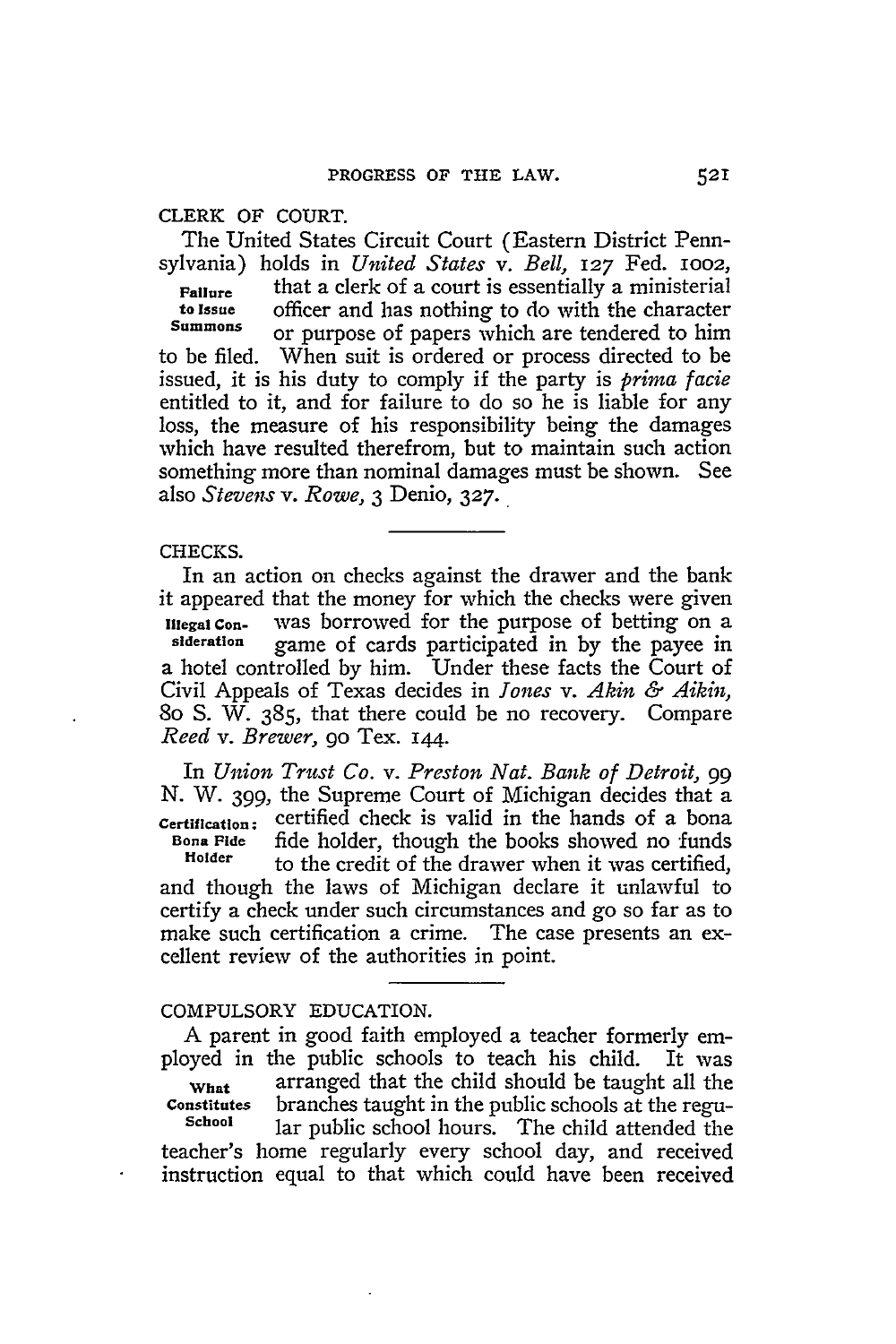## COMPULSORY EDUCATION (Continued).

at the public schools. The teacher did not advertise herself as keeping a private school and had no regular tuition fixed, nor any school equipments, and made no arrangements to take other pupils. Under these facts the Appellate Court of Indiana (Div. No. i) decides in *State v. Peterman, 70 N. E.* 550, that the Indiana law had been complied with which provides that every parent shall be required to send his child to a public, private, or parochial school each school year for a term not less than that of the public schools where the child resides. Compare with this case the Massachusetts decision of *Connmonwvealth v. Roberts,* 34 **N. E.** 402.

#### CONTRACTS.

Three coal-mining companies operating in the same vein or seam in close proximity to one another and just having **Illegality:** commenced the development of that particular<br>**Restraint of** kind of coal, organized indirectly and nominally Restraint of kind of coal, organized indirectly and nominally **Trade** in the names of individuals a third corporation

to act as their general sales agent, and each gave it **by** contract the exclusive right to sell its entire output of coal at prices uniform as to all three companies and not to be departed from without the consent of all the companies, and the said agent company was to advertise and introduce the coal in the markets, establish and control all agencies and sub-agencies, and make all sales and collections, and deduct for its compensation ten cents per ton out of the proceeds of sales. Under these facts the Supreme Court of Appeals of West Virginia decides in *Slaughter v. Thacker Coal and Coke Co., 47* S. **E.** 247, that the contract is illegal and void, its tendency being to suppress competition and restrain trade contrary to public policy. Compare *Homer v. Graves,* **7** Bing. **735-**

# CORPORATIONS.

(Appellate Division, First Department) decides in *Penn* With one judge dissenting, the New York Supreme Court **Doing** *Collieries Co. v. McKeever, 87* N. Y. Supp. Business in 869, that a foreign corporation, the office of **the State** which is in another state and which merely has an agent in this state who maintains an office for his own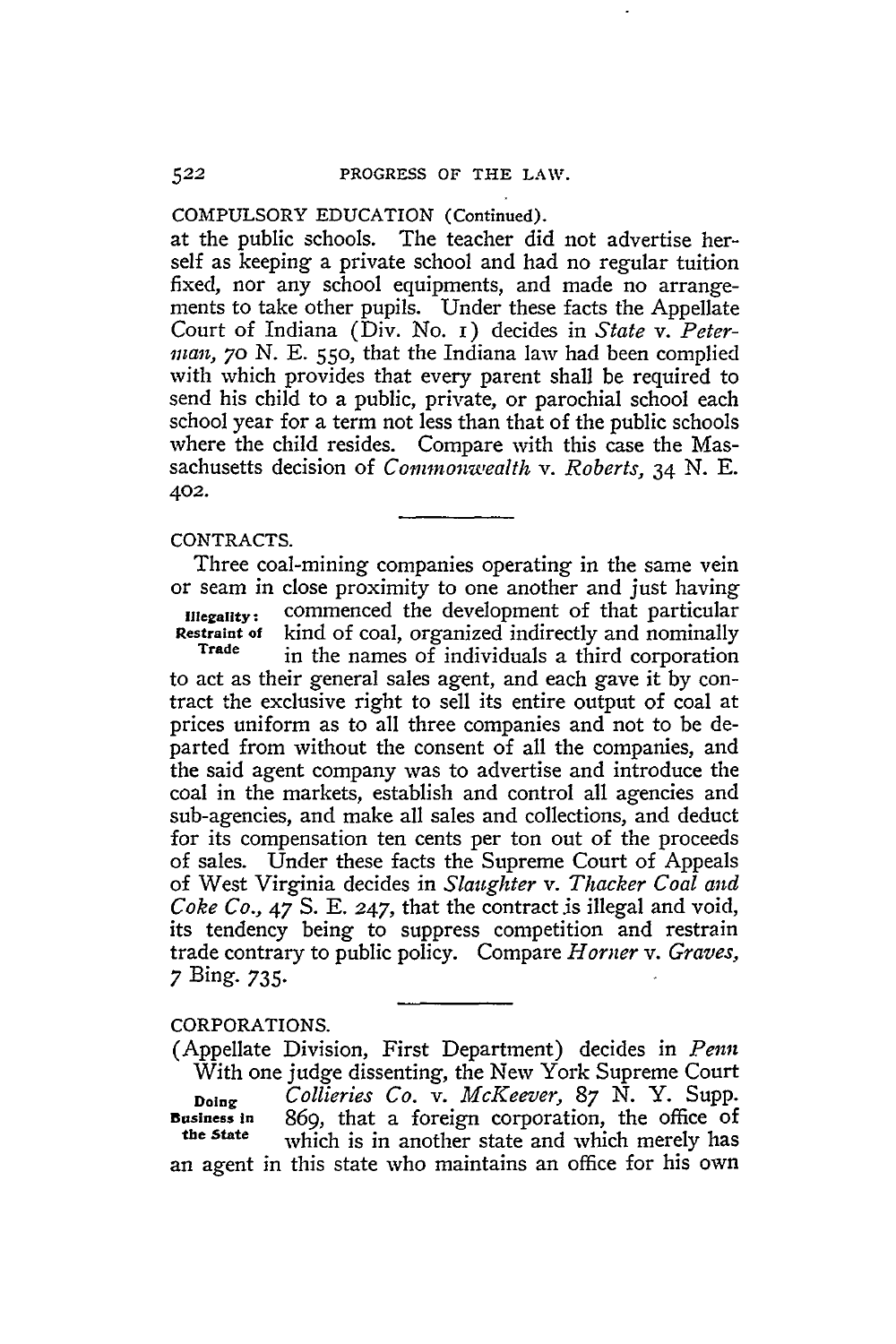# CORPORATIONS (Continued).

convenience and does not have exclusive control of the business in the state, and keeps no books nor bank account, and makes no contracts for the sale of goods, but reports everything to the home office, and who uisually makes sales to parties outside the state, and, while a particular sale was made of coal situated in the state to a resident, it had been previously sold to a party without the state who had rejected it, is not doing business in the state within the meaning of the statutes. See also *Cummer Lumber Co. v. Associated Ins. Co., 67* App. Div. 151.

A corporation issued bonds in the sum of **\$35,000** to secure which it executed a mortgage in the name of a trustee. **Receivership:** Bonds to the extent of \$I7,OOO were disposed **Certificates:** of, the proceeds being applied to the satisfaction of the corporation's indebtedness. Subsequently a stockholder, on behalf of himself and all the other stockholders, made application to the court for the appointment of a receiver, no notice of such application being served upon .either the trustee or any of the bondholders, who were not made parties to the proceedings. Under these facts the Supreme Court of Nebraska decides in *Smiley v. Sioux Beet Syrup Co.,* 99 N. W. 263, that the receiver's certificates issued for expenses incident to the receivership were not a lien superior to that of a mortgage.

### CRIMES.

In a very elaborate opinion and with two judges dissenting the Court of Appeals of New York decides in **Theft of** *People v. Mills, 70* **N. E.** 786, that where the **Public** property of the state is delivered to anyone under<br>Records any circumstances for the numbers of having him any circumstances for the purpose of having him steal it, and he takes possession of it with intent to steal it, the attempt is a crime. Compare *State v. Hull,* 33 Or. **56.** The dissenting judges held that the true principle, which, however, is not adopted **by** the majority, is that a person decoyed **by** others into the doing of some act that otherwise would be a crime is not criminal in the eyes of the law unless the persons inducing or procuring him to do the act were themselves criminals intending to commit the crime. There is a careful review of the cases in point and the questions are thoroughly canvassed.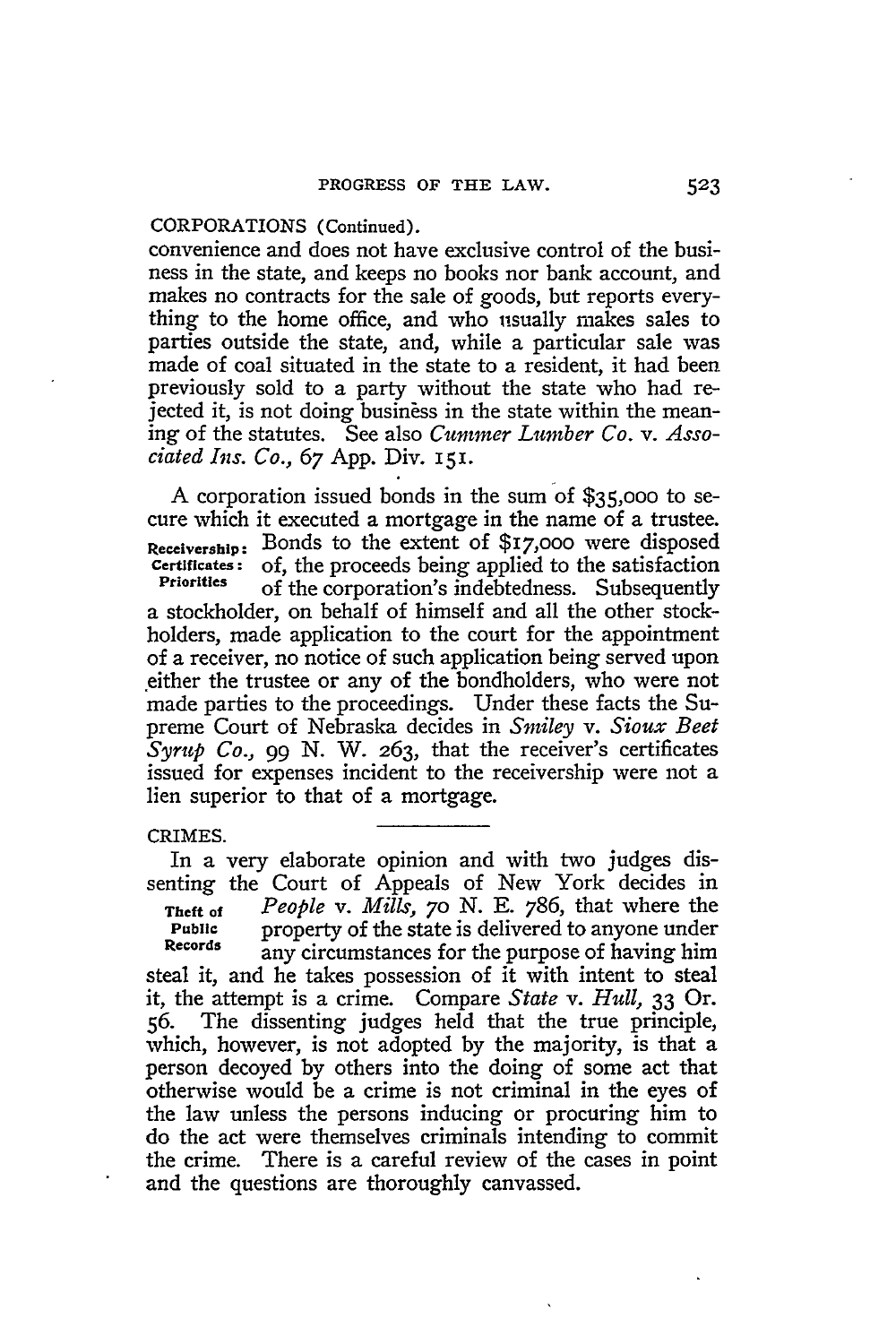## EVIDENCE.

The Supreme Court of Mississippi holds in *Boyd v. State,* 36 **S. 525,** that on a prosecution for murder .of defendant's Dying wife, testimony of the physician, in connection<br>Declarations with his testimony as to a dying declaration with his testimony as to a dying declaration, that just before it was made he told deceased that her husband was under suspicion, and that she should state whether she had taken anything herself, should not have been admitted.

# FALSE IMPRISONMENT.

Defendant B, a store-keeper, overtook A, a woman, after she had left the store, took her **by** the shoulder, falsely

**What** accused her of not having paid for something **Constitutes** she had bought, and said to her and her sister, who was with her, "You will have to go back to the store." Under these facts the Kansas City Court of Missouri holds in *Dunlevy v. Wolferman,* **79 S.** W. 1165, that the fright and fear it gave A authorized a finding that she was forci**bly** restrained of her liberty. See also *Brushaber v. Stegemann,* 22 Mich. 266.

## HUSBAND AND WIFE.

The New York Supreme Court (Appellate Division, First Department) decides in *Pache v. Oppenheim, 87 N.* Y. **Burial** Supp. 704, that a husband has a right of re-<br>**Expenses** covery against the estate of his deceased wife covery against the estate of his deceased wife for the reasonable expenses incurred and actually paid in connection with her burial, notwithstanding his common law obligation to see to the proper interment of the remains of the deceased. See *O'Brien v. Jackson,* 167 **N. Y. 31.**

#### INNKEEPERS.

The Supreme Court of California, holding that an innkeeper is not bound to protect his guests from acts of vio-

Assault **on** lence of his servants in the absence of negli**uest** gence in employing a violent or disorderly person, decides in *Rahmel v. Lehnborff, 76* Pac. 659, that an assault **by** a waiter in a hotel on a guest is not within the course of the waiter's employment or within the real or supposed scope of his duties, so as to render the innkeeper liable for the tort. There is a difference, it is held, between a common carrier and an innkeeper in this respect.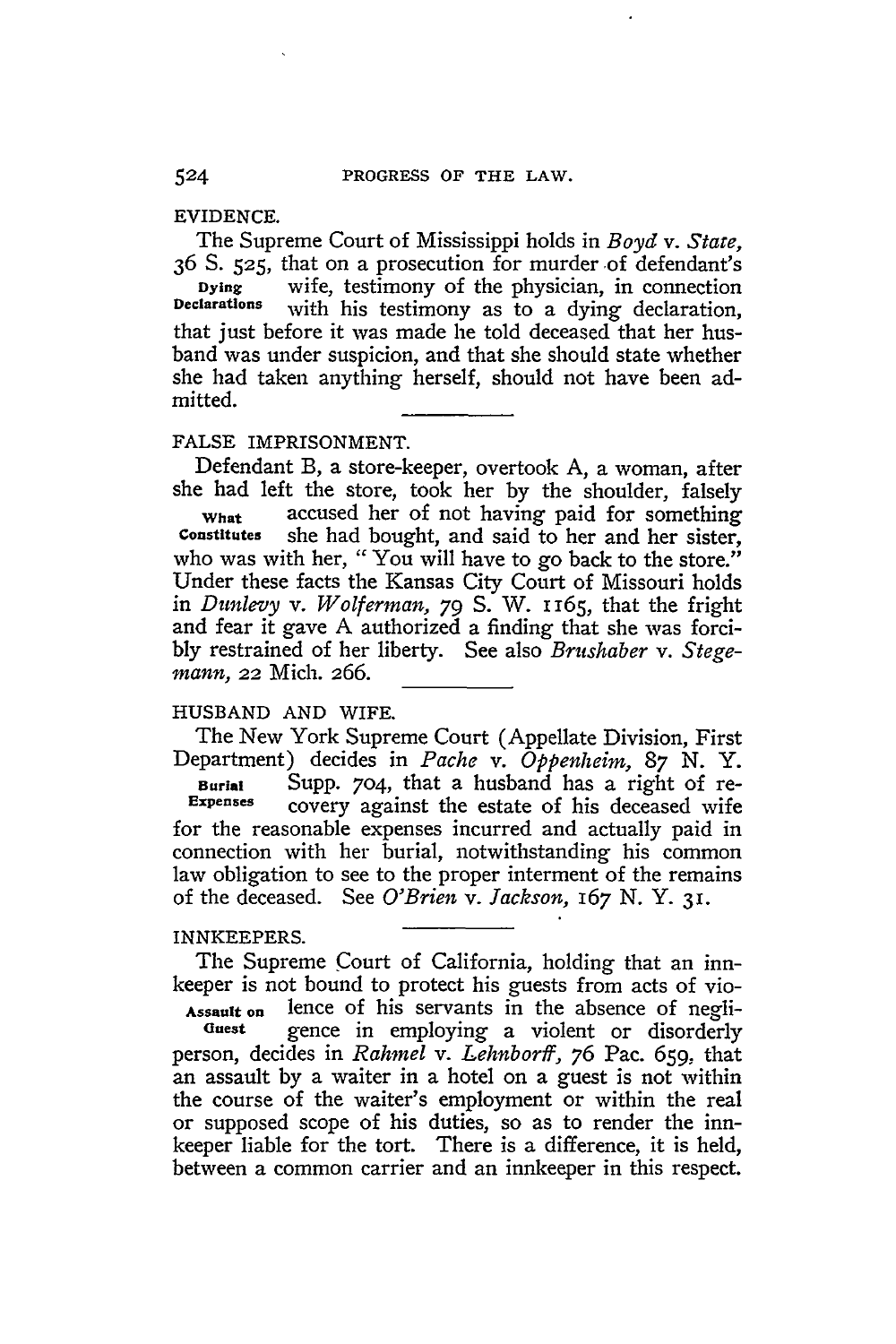### INNKEEPERS (Continued).

The court refers to the ancient decision of *Calye's Case* decided in the King's Bench in *26* Elizabeth (Coke, pt. 8,  $*33$ .

### INTERSTATE COMMERCE.

Against the dissent of three judges the Court of Appeals of New York decides in *People ex rel. Connecting Terminal*

**Franchise** *R. Co. v. Miller, Comptroller, 70* N. E. 472, that where the entire business of a domestic corporation consists in the transportation of grain and other products from ports outside of the state to ports and places in the state, and of personal property from ports in the state to ports in other states, and its entire gross receipts from its business are derived from such transportation and not otherwise, are "earnings derived within the meaning of the statutes of New York which forbid the imposition of any tax on the business of interstate commerce." See, however, *Bridge Company v. Kentucky,* 154 U. S. 204.

The United States Circuit Court (Western District, Virginia) holds in *Interstate Commerce Commission v. Chesa***unjust Dis-** *peake and Ohio Ry.*, 128 Fed. 59, that it is not crimination a violation of Section 2 of the Interstate Com**crimination** a violation of Section 2 of the Interstate Commerce Act for an interstate carrier to buy a commodity, and then sell the same, to be transported over its own line, at a price less than the aggregate of the cost, expense items, and its own published freight rates, unless such transaction was a mere device to cover an intentional giving of a less rate for carriage to some than to others, there being no legal ground for assuming that the loss was sustained by it as a carrier rather than as a dealer.

### JURISDICTION.

It is decided by the United States Circuit Court of Appeals, Fifth Circuit, in *Louisville and N. R. Co. v. Smith,*

**Federal 128** Fed. i, that in a suit by a railroad com-Courts: pany in a federal court against a number of<br>Amount in landowners to enjoin threatened interference landowners to enjoin threatened interference **Controversy** with its use of its right of way through their lands the value of the right sought to be protected, and not the value of the land constituting the right of way across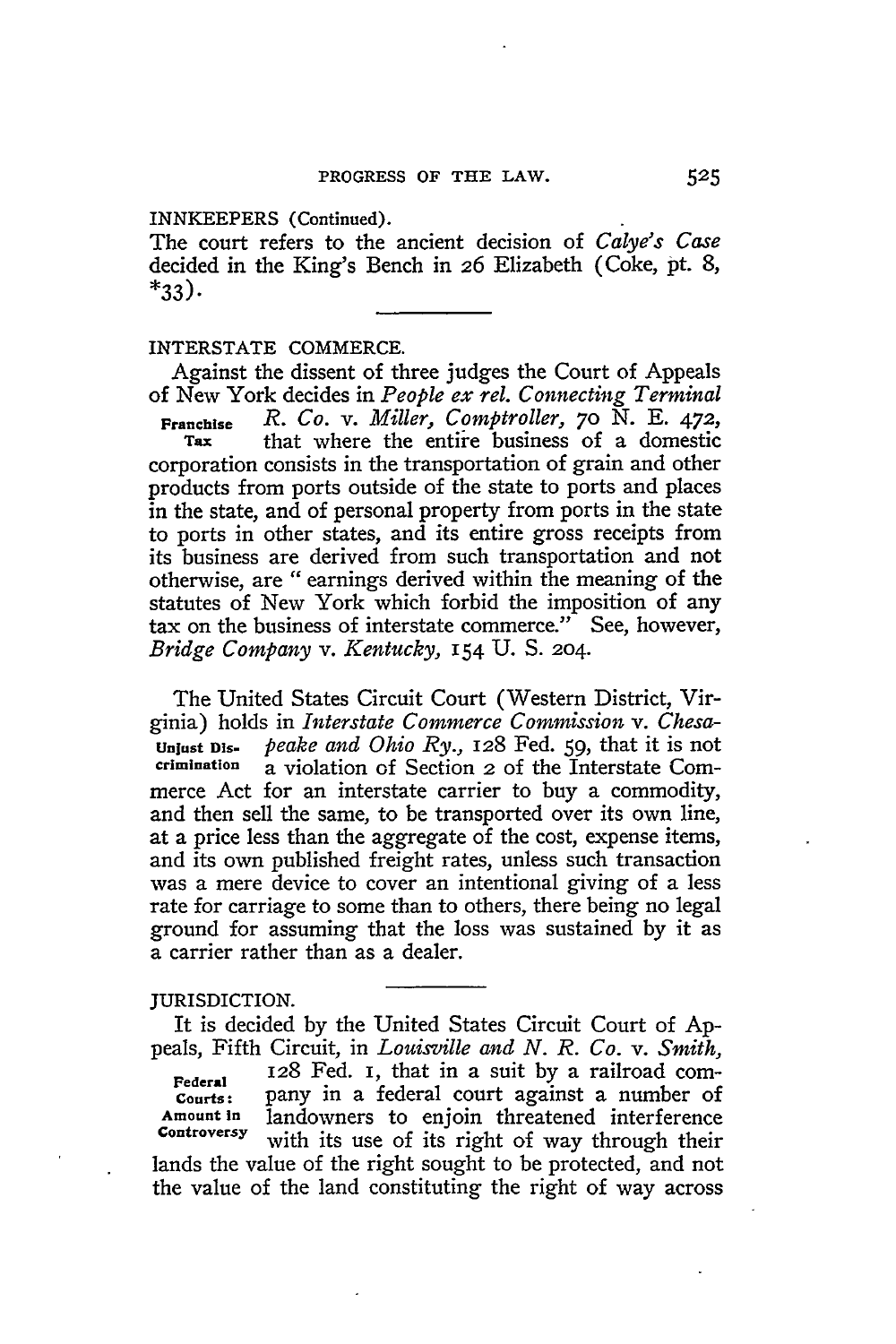JURISDICTION (Continued).

the land of defendants, constitutes the value in controversy for jurisdictional purposes. See *Walter v. Northeastern Railroad,* 147 U. **S. 370.**

#### LARCENY.

In Kansas there is a constitutional provision similar to the provision existing in many states by statute that the

**stealing of** real and personal property of a *ferne covert* Wife's acquired before or after marriage shall remain<br>Property her separate property and may be devised and **Property** her separate property, and may be devised and conveyed **by** her as if she were unmarried. The Supreme Court of the state in construing this provision holds that under it a husband may be guilty of larceny of his wife's property. *Hunt* v. *State, 79* **S.** W. 769. Compare *Beasley v. State,* 139 Ind. **552.**

LIFE INSURANCE.

In *Hatch v. Hatch,* 8o **S.** W. **411,** the Court of Civil Appeals of Texas decides that as an assignee of a life policy, **Divorce of** to be entitled to hold an interest therein, must<br>**Parties** have an insurable interest in the life insured have an insurable interest in the life insured, a wife's interest as assignee of a policy on her husband's life ceases on the divorce of the parties, except so far as she has paid premiums. It is further held that a judgment of divorce which adjudicates the property rights of the wife is not *res judicata* on an issue involving the wife's rights as assignee of a policy on the life of the husband, under an assignment executed during the existence of the marriage relation, where such issue was not involved in the divorce proceedings nor adjudicated therein. Compare *Schonfield v. Turner,* 75 Tex. 324, 7 L. R. **A.** 189.

#### MASTER AND SERVANT.

In *Shaffer v. Union Brick Co.,* **128** Fed. 97, the United States Circuit Court (District of Kansas, Third Division)

**Joint holds that to constitute a joint liability of mas-**<br>Liability ter and servant for the negligence of the servant **Liability** ter and servant for the negligence of the servant there must be actual negligence, as contradistinguished from imputed negligence, of the master concurring with an act negligently committed by the servant. The case contains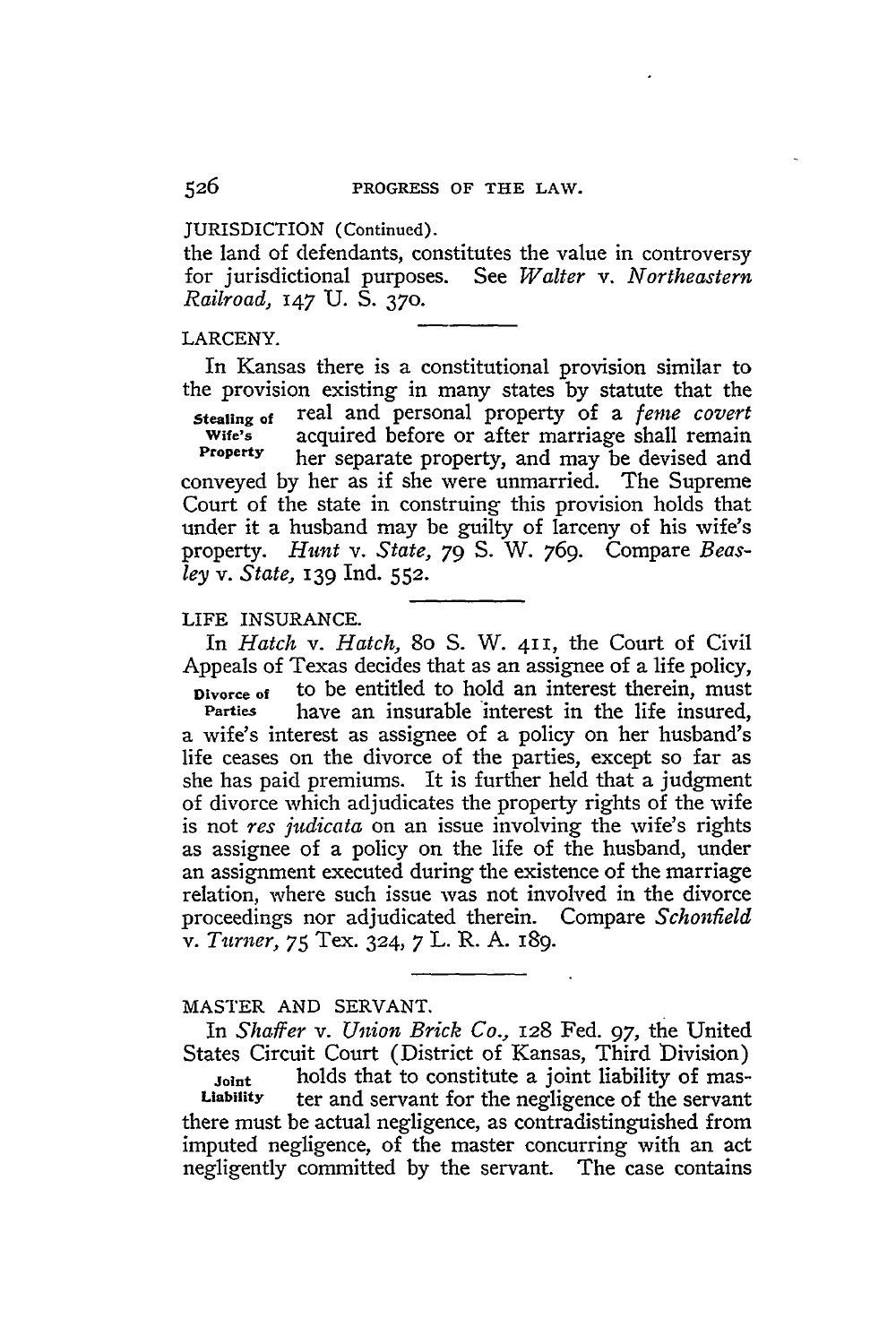### MASTER AND SERVANT (Continued).

an interesting review of the authorities in point. See in connection with it *Chesapeake and Ohio Ry. Co. v. Dixon,* 179 **U. S.** 131.

## NEGLIGENCE.

The Supreme Court of Pennsylvania decides in *Daltry v. Media Electric Light, Heat and Power Co.,* **57** Atl. 833,

Injury to that where an owner of a house procured de-<br>Trespasser fendant electric company, at his own expense, to fendant electric company, at his own expense, to introduce electric light into the house by running a wire from its line at the gateway across the lawn to the building, and on the removal of such person from the house the company cut off electrical connection, but **left** the wire hanging in connection with the feeder line to the street, it was not relieved from liability to a boy injured by coming in contact with such wire by the fact that it was not the owner. This liability exists although the boy who was injured by coming in contact with the wire was at the time a trespasser on the land of the person who owned the house. No authority is cited for this decision.

## NUISANCE.

In *Longtin v. Percell, 76* Pac. 699, the Supreme Court of Montana decides that the carrying on of blasting on prem-**Injuries:** ises platted as city lots continuously for over **Care** a year constitutes a nuisance *prima facie* irrespective of the care exercised, and a recovery may be had for injury to property owing to concussions of the air from the blasting.

#### PHYSICIANS.

The Supreme Court of Wisconsin lays down an important limitation as to the scope of questions which may be asked **Expert** of an expert medical witness when it holds in **Testimony** *Kath v. Wisconsin Cent. Ry. Co., 99* N. W. 217, that an expert medical witness may not state what he learns entirely from medical works unsupported by practical experience of his own. See in connection with this case *Zoldoske v. State,* 82 Wis. **580.**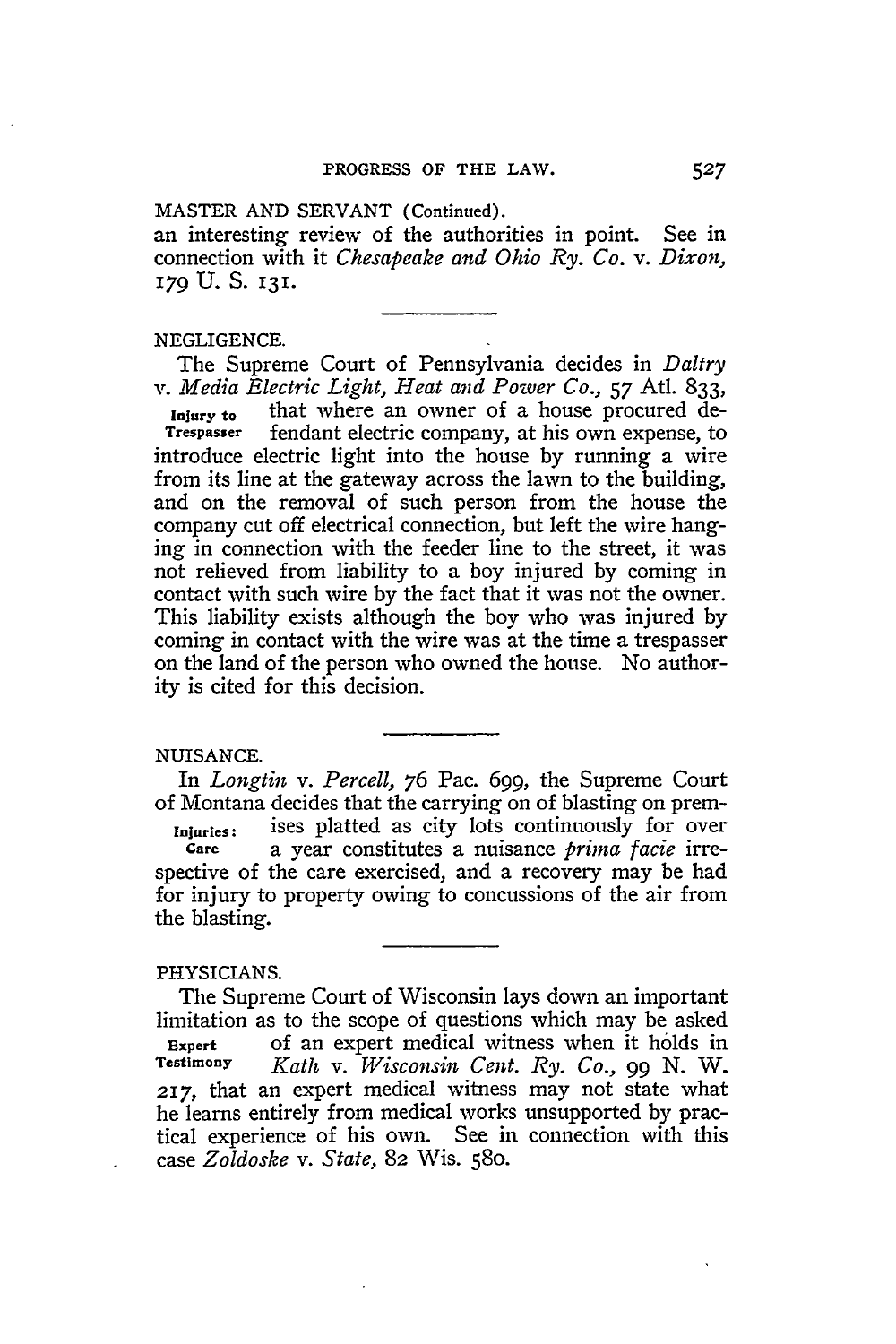PLEDGES.

It is decided by the Court of Appeals of Kentucky in *Roberts v. Farmers' Bank,* 8o **S.** W. 441, that a pledgee **Collateral** of a note assigned as collateral security is liable when by the exercise of ordinary diligence he could have collected the same at maturity, and not only failed to do so, but refused to turn it over to the pledgor, so that he might enforce payment, and in consequence thereof, the makers subsequently becoming insolvent and removing from the state, the note became worthless. See also *Noland v. Clark,* io B. Mon. 239.

## POWERS.

A deed of trust provided that in case of the refusal or neglect of the trustee to act, the beneficiary or any holder **Substituted** of the notes secured, "or their legal representa-<br> **Trustee** tives " might appoint another trustee In Allen **Trustee** tives," might appoint another trustee. In *Allen v. Alliance Trust Co., Limited,* 36 **S.** 285, the Supreme Court of Mississippi decides that the attorney in fact of the beneficiary had no right to appoint a substituted trustee, so that a sale **by** a trustee appointed **by** him was void.

## PRINCIPAL AND SURETY.

In *Reed v. Humphrey,* 76 Pac. 390, the Supreme Court of Kansas decides that a surety, who under legal compulsion, **Limitations** pays a judgment against his principal and himself, may maintain an action against his principal for reimbursement, although at the time of such payment the judgment could not in any manner have been enforced against the latter on account of its having been dormant as to him for more than a year. See *Faires v. Cockerall,* 88 Tex. 428.

### PUBLIC OFFICE.

With two judges dissenting, the Supreme Court of North Carolina holds in *Mial v. Ellington,* 46 **S. E.** 961, that an **Legislative** officer appointed for a definite time to a public **Control:** office has not a vested property interest therein, Property or contract right thereto, of which the Legisla-**Rights** ture cannot deprive him. The case contains a ture cannot deprive him. The case contains a full discussion of the principles involved and a complete citation of authorities in point. The dissenting opinions are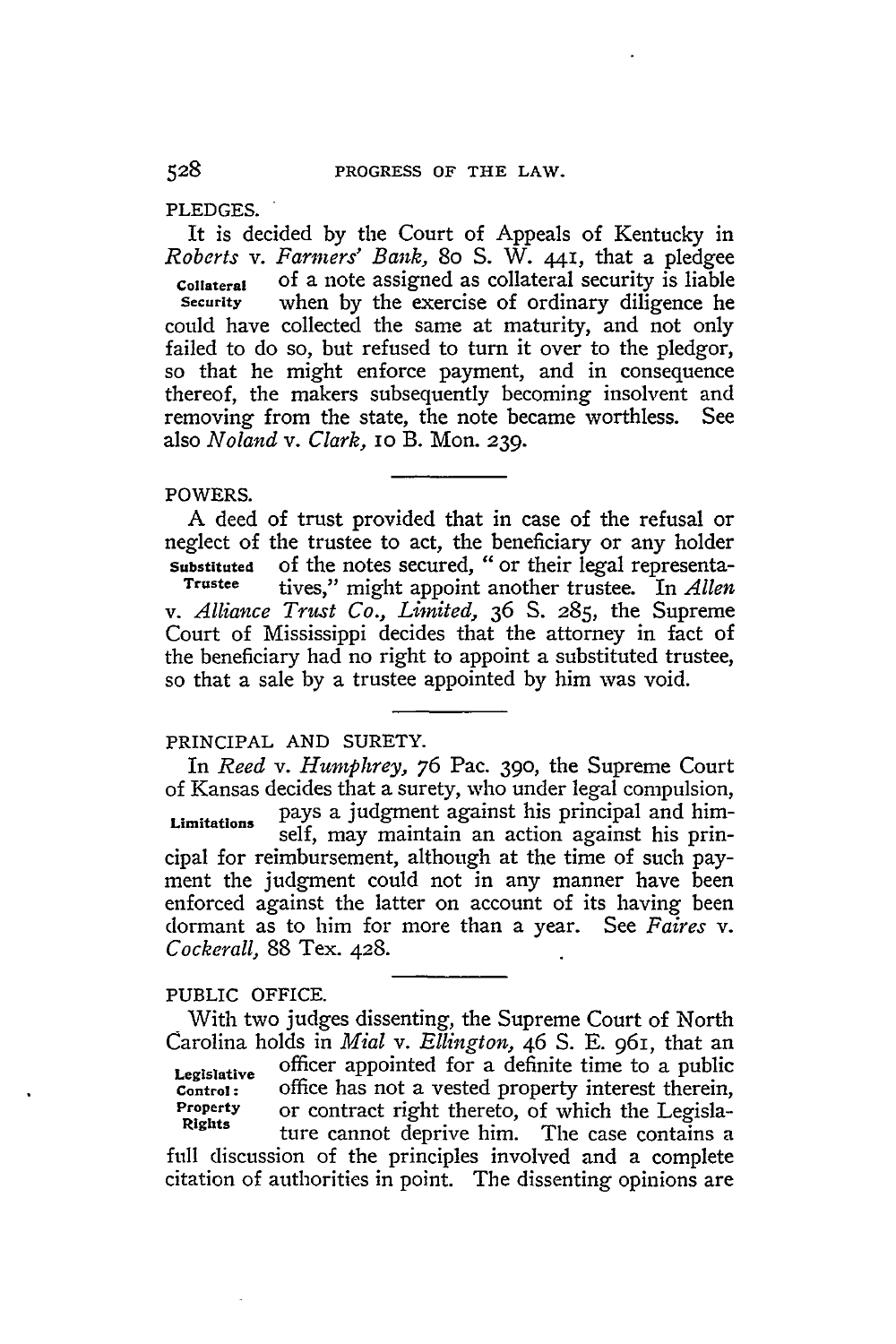PUBLIC OFFICE (Continued).

well worth noting, both for their discussion of the matter and also for the references to previous North Carolina judges.

PUBLIC SCHOOLS.

The vexed question as to religious exercises in the public schools is constantly recurring. A new illustration of

**Religious** it is found in *Villard v. Board of Education,* **Exercises** 76 Pac. 472, where the Supreme Court of Kansas holds that a public school teacher who, for the purpose of quieting the pupils and preparing them for their regular studies, repeats the Lord's Prayer and the Twenty-third Psalm as a morning exercise, without comment or remark, in which none of the pupils are required to participate, is not conducting a form of religious worship or teaching sectarian or religious doctrine. A very thoughtful and dispassionate article on this subject occurs in the issue of the *Atlantic Monthly* for September, 1903, entitled "The Bible in Public Schools," **by** Herbert W. Horwill, which may be interesting to readers of the **AMERICAN** LAW REGISTER.

# RAILROADS.

In *Missouri Pac. Ry. Co. v. Bradbury, 79* **S.** W. 966, the Kansas City Court of Appeals of Missouri holds that **Abandonment** where a railroad has been granted a right of of **Track** way, laid track thereon, and afterwards abandons the road without removing the rails, they become the property of the owner of the land through which the right of way was granted.

# RECEIVERS.

It is decided **by** the Court of Chancery of New Jersey in *Cooper v. Philadelphia Worsted Co.,* **57** At. 733, that suit Against while no person can sue a corporation after<br>Corporation a receiver has been appointed without the cona receiver has been appointed without the consent of the court, actions pending at the time of the appointment may be prosecuted to judgment, in the absence of an injunction or a legislative act to the contrary, even without making the receiver a party, though he may be substituted for the corporation on his application therefor.